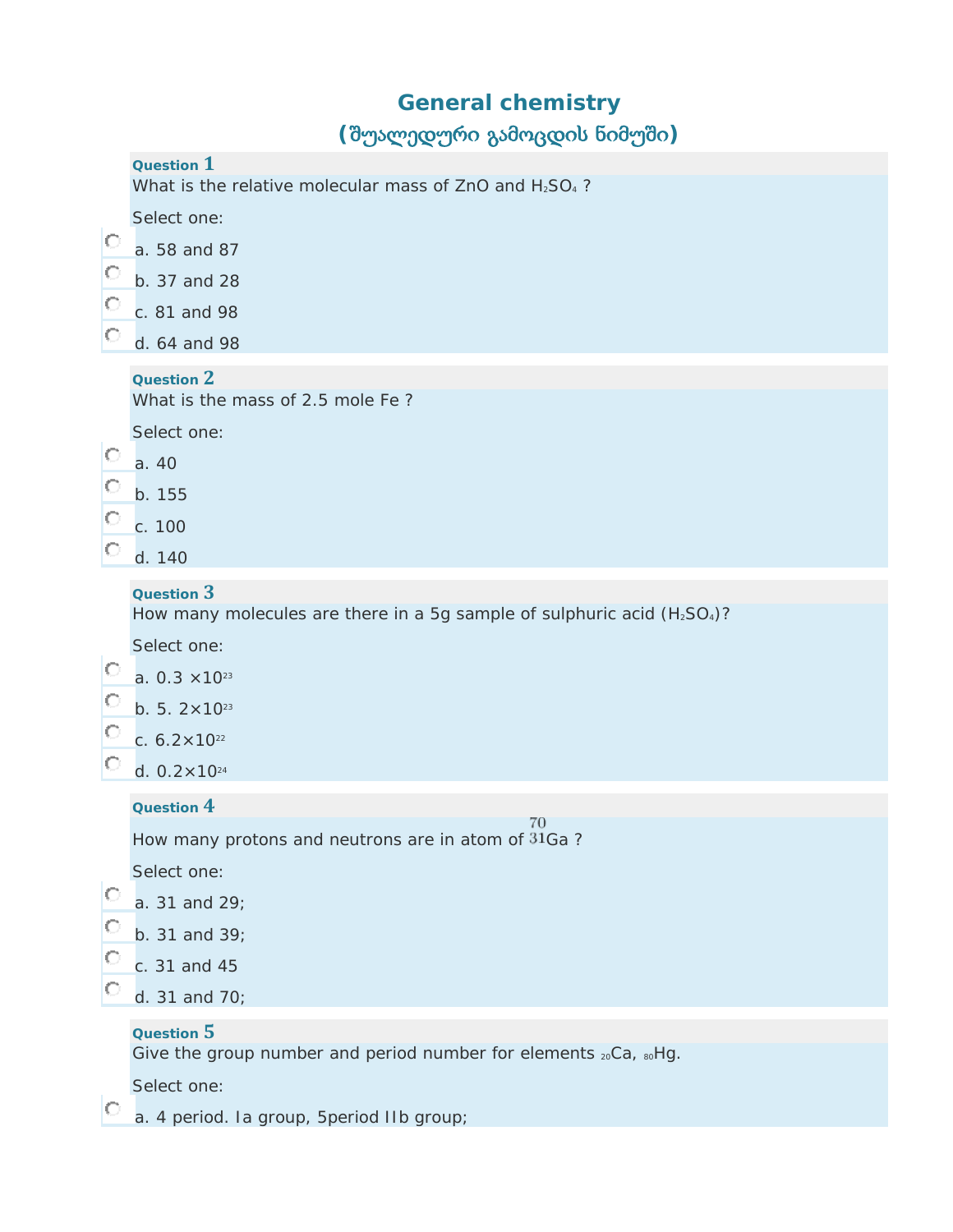| b. 4 period. IIa group, 6 period IIb group; |  |  |  |
|---------------------------------------------|--|--|--|
|---------------------------------------------|--|--|--|

| c. 3 period. Ia group, 4 period IIa group; |  |
|--------------------------------------------|--|
|--------------------------------------------|--|

 $\circ$ d. 2 period. Ia group, 5period IVb group;

#### **Question 6**

 $\frac{1}{2}$ 

О

O

O

Which of the following compounds are formed by covalent bond ?

 $\circ$ a. H<sub>2</sub>O NaCl Cl<sub>2</sub>

- О b.  $N_2$  HCl  $H_2$
- O c. KCI HBr CCI4

d. H<sub>2</sub>S AICI<sub>3</sub> LiCI

#### **Question 7**

Wich atoms are connected by non-polar covalent bond?

Select one:

 $\circ$ . a. Br, Br;

 $\circ$ b. , Cl

O c. H, Cl;

d. Mg, O;

### **Question 8**

What type of hybridization is required at the central atom of the following molecules: CH<sub>4</sub>,

Select one:

|    | a. sp                |
|----|----------------------|
| C. | $b.$ sp <sup>2</sup> |
| C  | C. Sp <sup>3</sup>   |

d. sp<sup>3</sup>d

### **Question 9**

which row contains only acidic oxides:

Select one:



**Question 10**

which row contains only acids:

Select one: